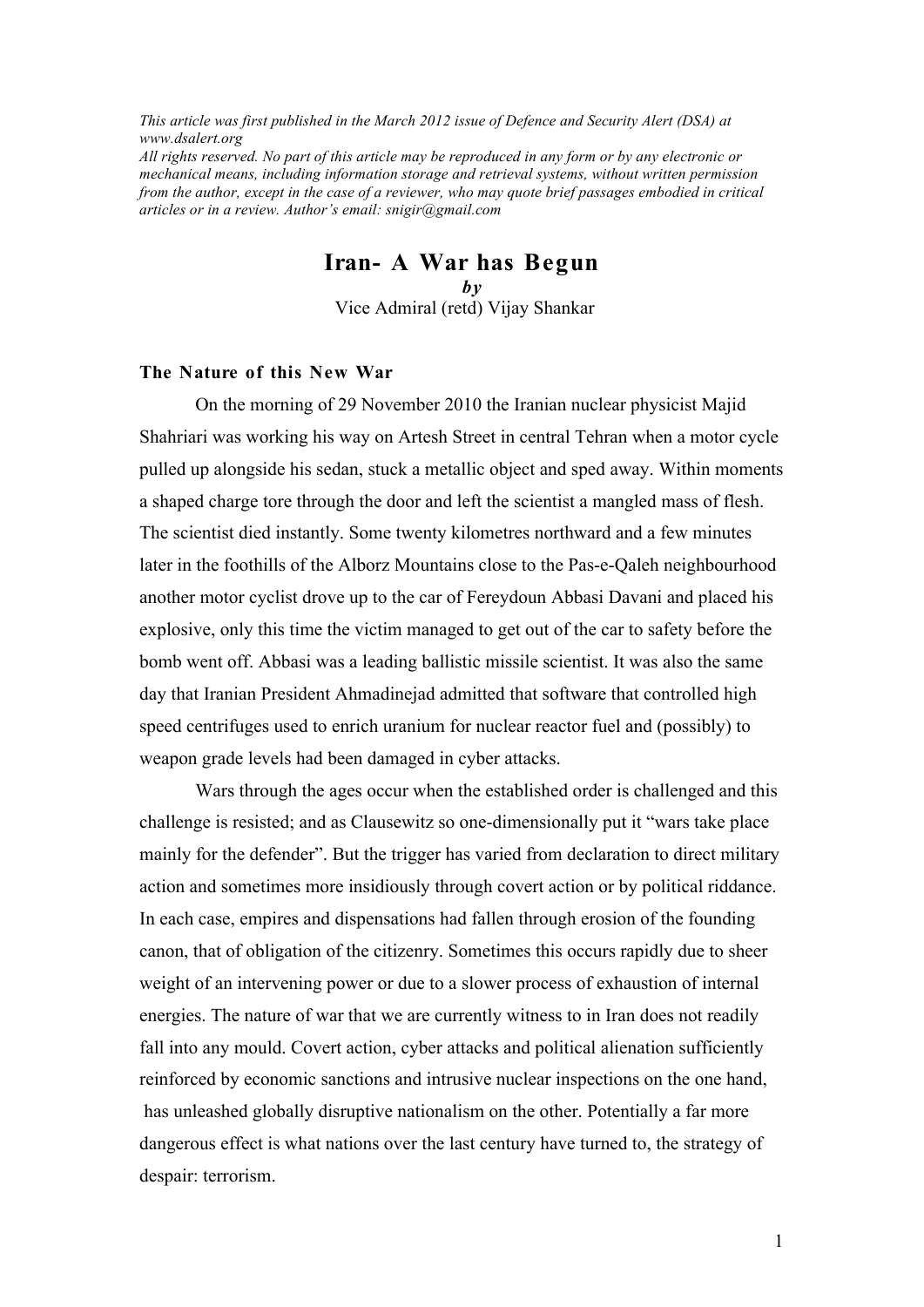### **Sanctions and the Coming Oil Shock**

The UN ratified four rounds of sanctions against Iran between 2006 and 2010 in reaction to its refusal to halt uranium enrichment and co-operate with the International Atomic Energy Association (IAEA). These sanctions include a ban on the supply of heavy weaponry and nuclear-related technology to Iran, a block on Iranian arms exports, and an asset freeze on key individuals and companies. Resolution 1929, passed in 2010, mandates cargo inspections to detect and stop Iran's acquisition of illicit materials. The European Union (EU) has imposed its own restrictions on trade in equipment which could be used for uranium enrichment and has put in place an asset freeze on a list of 39 individuals and 141 companies and organisations which it believes are helping advance the country's nuclear programme. On 23 January 2012, EU approved a ban on imports of Iranian crude oil, a freeze of assets belonging to the Central Bank of Iran, and a ban on all trade in gold and other precious metals with the bank and other public bodies. The EU currently buys about 20% of Iran's oil exports.

The USA has longstanding comprehensive sanctions in place on Iran. Since 1980 the US has imposed successive rounds of sanctions, citing what it says is Iran's support for international terrorism, human rights violations and refusals to co-operate with the IAEA. The US sanctions prohibit almost all trade with Iran, making some exceptions only for humanitarian activity. In late November 2011 the US, UK and Canada announced more bilateral sanctions on Iran, in reaction to an IAEA report which suggested Iran's nuclear programme may have a military purpose. The US expanded sanctions to target companies that aid Iran's oil and petrochemical industries. Other countries including Switzerland, Japan, Australia and Canada have also imposed bilateral sanctions on Iran in recent years in response to Iran's lack of co-operation with the IAEA. A US law signed on 31 December 2011, imposed new sanctions on financial institutions dealing with Iran's central bank. The law is intended to hamper Tehran's ability to sell oil abroad. A fall in Iran's oil exports would not only have a big impact on the Iranian economy but its fall out could drive up the global oil price and harm global economies.

The 23 Jan EU's ban on imports of Iranian crude oil, is expected to have a more significant impact on the economy of the Islamic Republic, because the EU currently buys about a fifth of Iran's oil exports. Japan and South Korea, which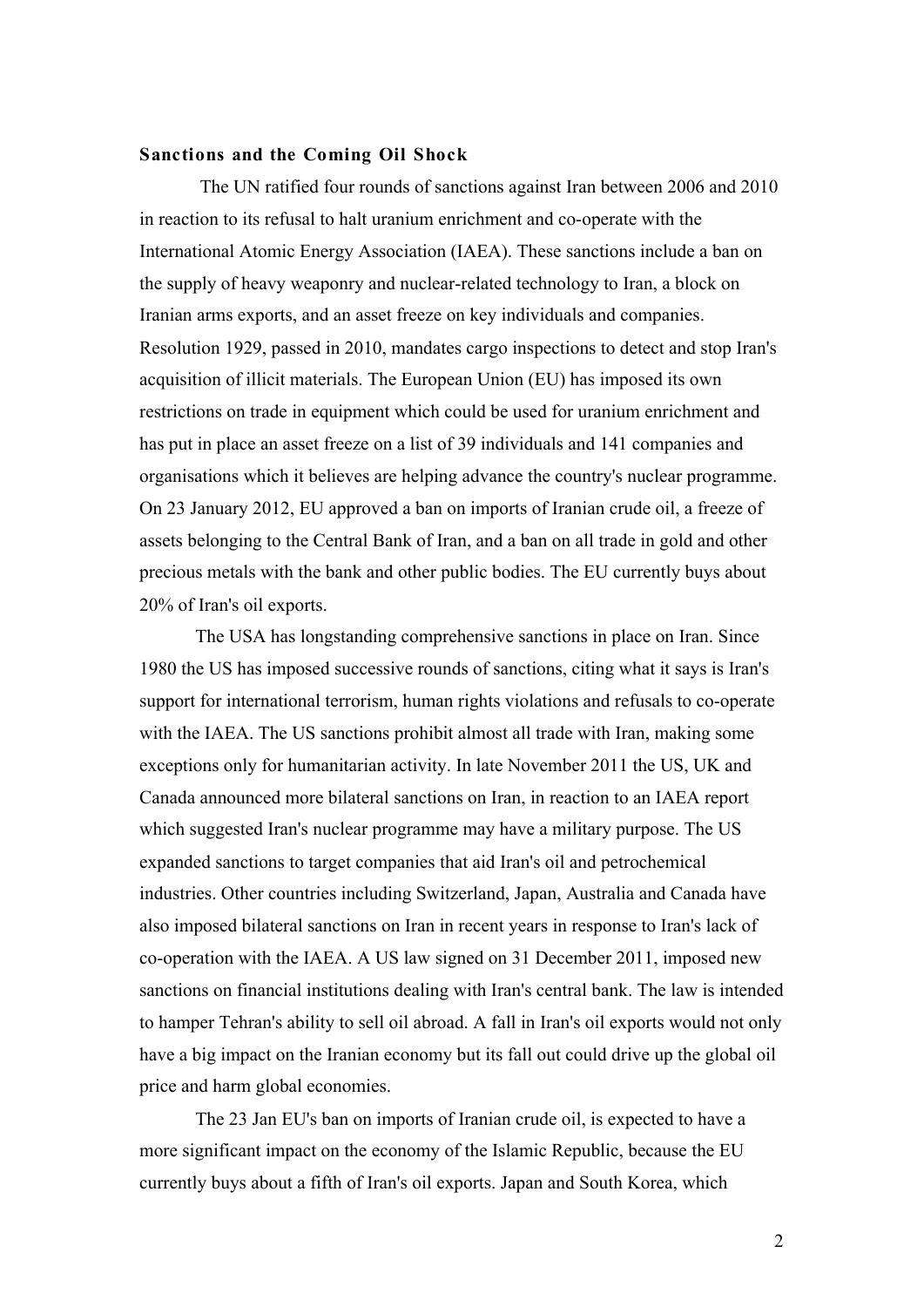together account for 26% of Iran's oil exports, are non committal as yet. The sanctions are designed to bring the Iranian economy to its knees. The grim realities of its effects are there to for all to see as the Rial has dropped close to 70% against the US dollar in recent months.

Russia has rejected any further sanctions against Iran. China and India have indicated that they do not intend to curb Iranian oil imports. Turkey, too, has signalled that it will not adopt any oil embargo.

# **Impact of Sanctions on Energy Security**

In order that the perspective is not lost sight of, the reader must come to grips with what universal sanctions will mean to the world particularly in the oil sector and how its denial will influence global energy security in general terms with specific reference to the Indian situation. Table 1 below makes a graphic statement of Iran's oil export destinations. When viewed against the total world consumption of 86 million barrels/day (mbl/day), Iran's exports amount to about 2.5% of global needs. However this does not give a wholesome picture of the situation. The largest consumer of oil, the USA, which accounts for over 25% of global consumption does not import any oil from Iran; and as far as the EU is concerned, 20% of Iran's exports is destined to European consumers of which close to 15% goes to the weaker economies of Italy, Spain, Greece and Turkey for whom alternative sources are being put in place. The graphic, then, makes it amply clear that it will be the eastern economies that will be sorely hit by a denial regime.



Iran's top oil export destinations 2010

**Table 1**

Source: US Energy Information Administration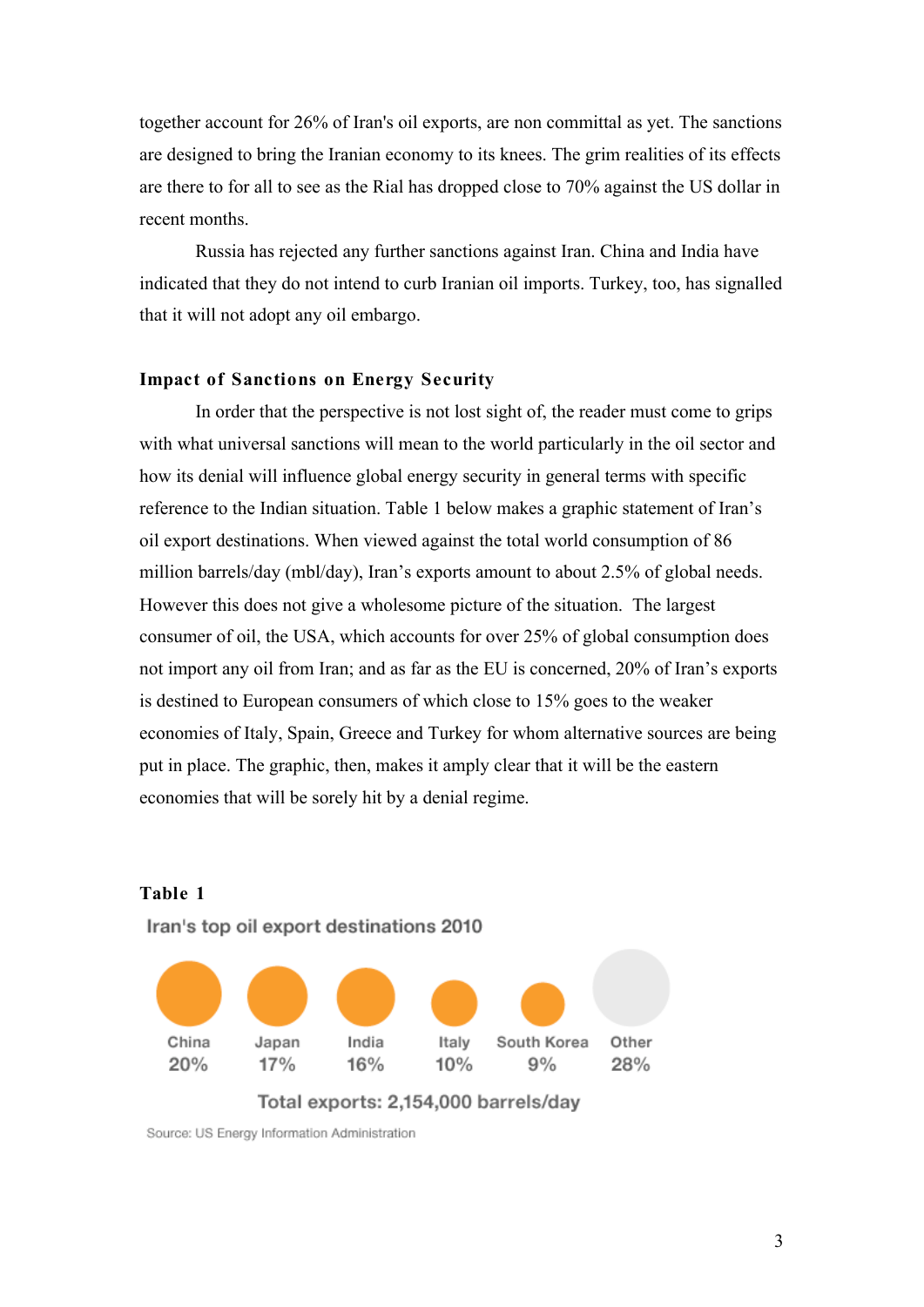India is the world's  $4<sup>th</sup>$  largest oil consumer at 3.5mbl/day, which represents 4% of global use and the amount that it imports from Iran is 344640bls/day against a total import of 3mbls/day which approximates 11.5% (all statistics in this section are sourced from the US Energy Information Administration, International Energy Statistics). Given these figures any disruption in supply or attempt to find alternative sources will have serious adverse impact on an already strenuous economic growth to the extent of one to two percentage points (authors estimate). The other economies that are likely to take the brunt of denial are China, Japan and Korea.

In the end analysis, restoration of oil supplies from Libya and Iraq and controlled ramping up of Saudi oil production serves to stabilize prices and for the western markets and replace EU dependence on oil sourced from Iran. Control of Libyan and Iraqi oil not only provided the strategic logic for the recent wars in these two nations, but also presents a convincing argument to answer one of the critical elements for a possible war in Iran. It is therefore hardly any surprise that Libya today globally exports 1.4mbl/day and Iraq 2mbl/day of which 20% goes to the EU which amounts to 680,000bl/day against 430,000bl/day that was coming from Iran (all figures in this section sourced from Global Trade Atlas and Energy Information Administration, USA). So as far as energy security is concerned, a war in Iran will raise not only anxiety levels amongst the eastern economies, but will rack these markets through another oil shock.

## **The Case for Asymmetric Warfare**

Iranian maritime capabilities particularly to wage asymmetric warfare have, apparently, improved considerably since the tanker war of the 1980s. But it is clear that the impending conflict will have little semblance to the 80s when the scope and intensity were limited. "Asymmetric" warfare essentially refers to the way a weaker adversary can attempt to counter a much stronger military player by adopting a variety of tactics and weapons systems to create an alternative to a simple head-tohead contest. In the broadest sense of the word it entails a 'Denial Strategy' pitted against a 'Control Strategy'.

Iran, and especially the naval elements of its Revolutionary Guard Corps, has sought to develop a unique denial naval force based largely upon flotillas of fast, attack crafts backed up by a variety of crafts capable of laying mines, conventional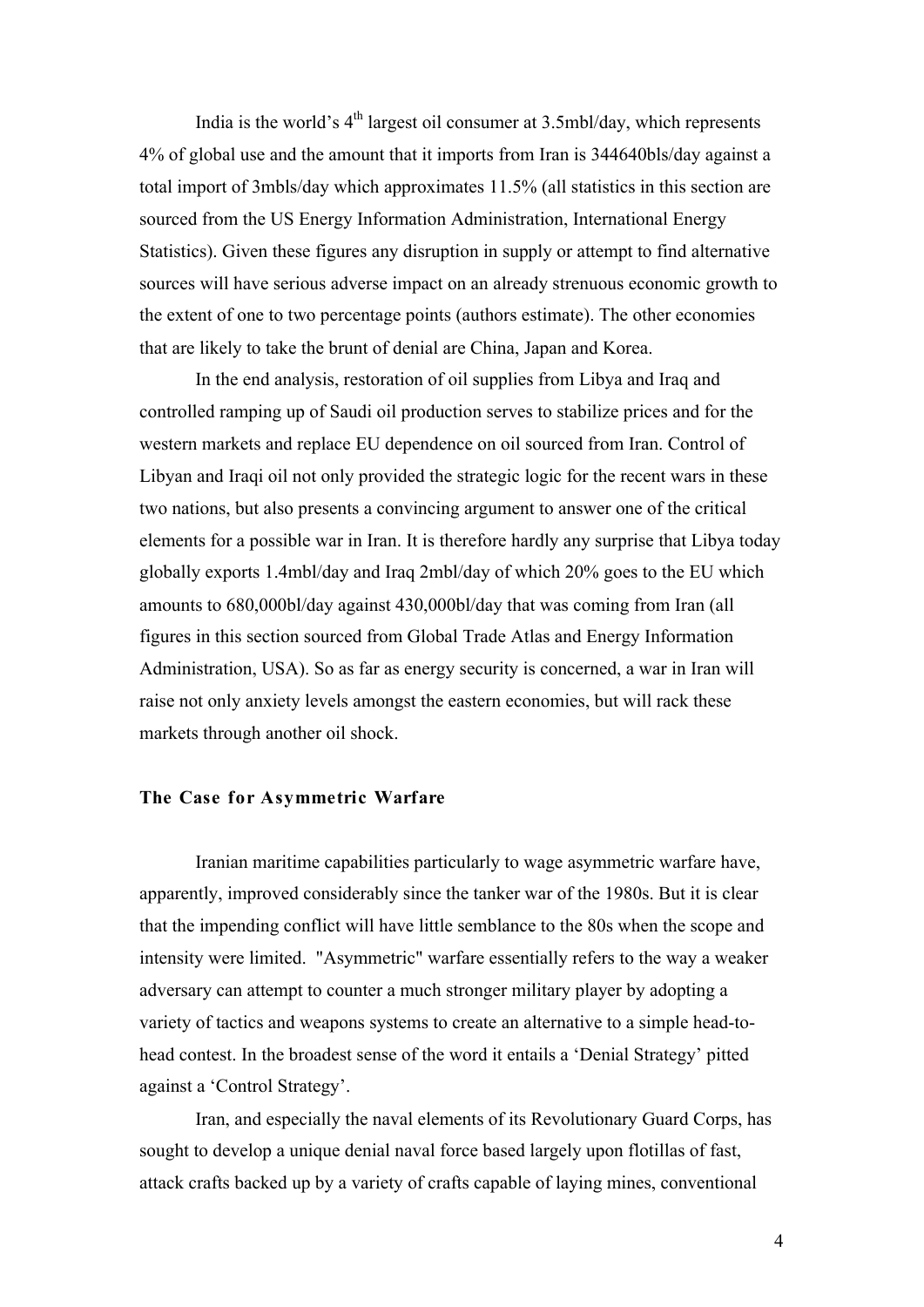and midget submarines. These are supported by shore-based anti-shipping missiles, aircrafts, rockets and artillery all with rudimentary command and control. The theoretical problem with asymmetricity in the Iranian context is that it draws inspiration from guerrilla land warfare doctrines which in the maritime domain translates to an inability to go beneath the surveillance blanket or threaten versatile command and control structures; counter precision strikes and fatally so, to break through enveloping manoeuvres.

# **The Persian Gulf and the Strait of Hormuz**

The Persian Gulf is a 600mile water body that flows into the Arabian Sea through the Strait of Hormuz, it splits the Arabian Peninsula from Iran (see Map1).



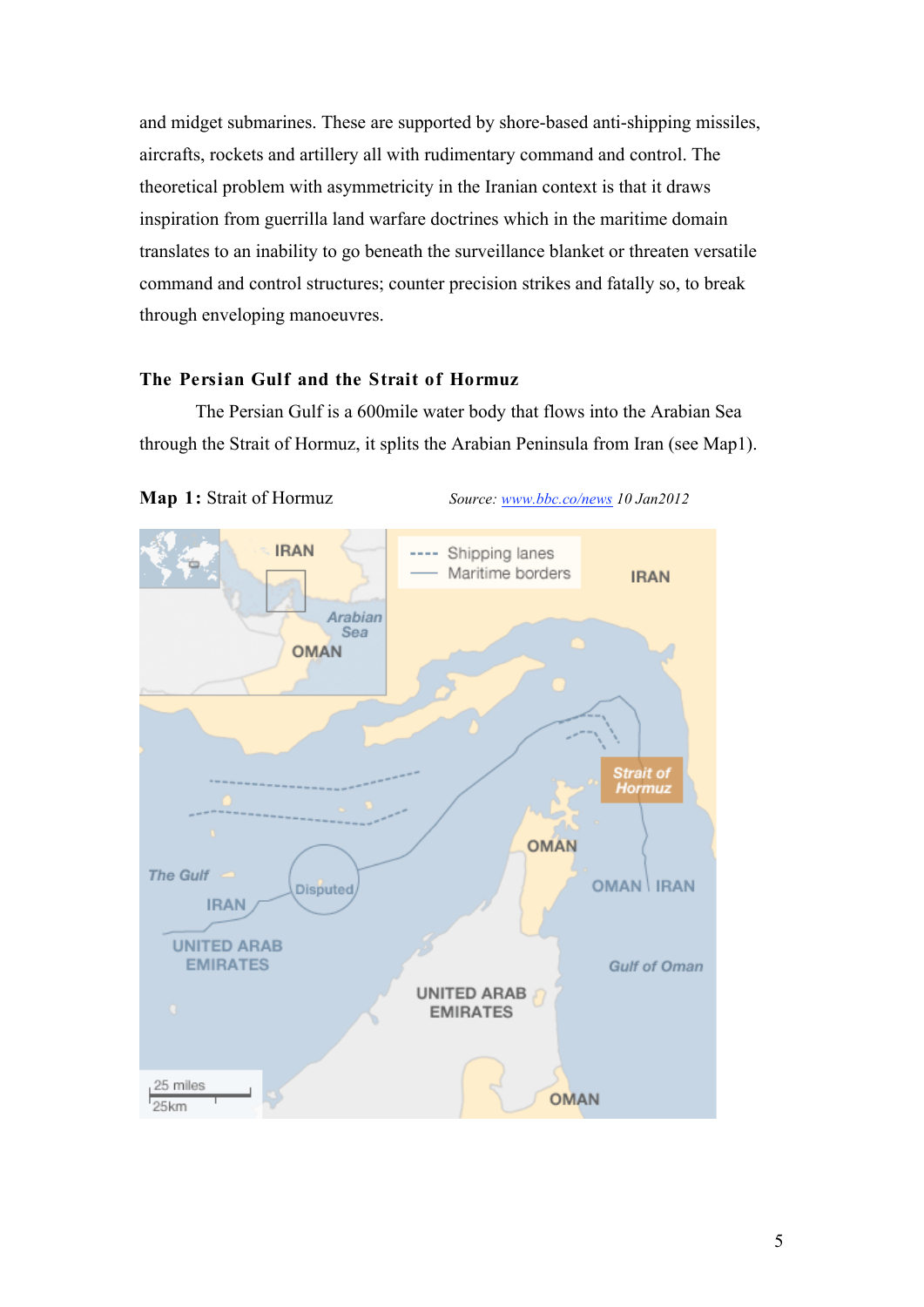The Strait of Hormuz is one of the most critical maritime chokepoints of the contemporary global energy system. Through its narrows (less than 34 miles) close to 18mbl of oil, a fifth of global consumption, courses through every day along two, 2 mile wide shipping lane carried onboard 5800 hulls (approx) annually (all figures sourced from Energy Information Administration, USA). The north and eastern side of the strait is dominated by the Iranian coastline while the southern side by Oman and the United Arab Emirates. Traffic density is high and well regulated, the waters are shallow and do not favour submarine operations and the constricted nature of the seaway does not support large scale stealth operations or large force manoeuvres. The Gulf nations produce nearly 30% of global oil while sitting on 57% of the world's crude reserves. It is also the repository of 45% of proven world gas reserves.

# **Closing the Gulf**

Three issues have to be addressed when assessing Iran's ability to close the Gulf as threatened periodically. The first of these is the attitude of global shipping to disruptions; if the 8 year 'tanker wars' of 1980 to1988 is any thing to go by despite 544 attacks during that period and 400 human casualties, after an initial 25% drop in traffic, the shipping industry adjusted to the risk and quickly resumed normal operations. The second issue is Iran's military potential to fulfil the task; as mentioned earlier neither are they equipped materially nor technologically for any sustained denial operations when up against US and coalition forces. What they could achieve is disruption through low level sporadic attacks on shipping and facilities in an effort to put pressure on the other Gulf States. Even this will have to be weighed against the probability of a massive US led conventional retaliation that would quickly neutralize their war waging capacity and cripple their economy. The third and most significant issue is that not only have the sanctions begun to bite and erode resolve, but also that Iran is itself acutely dependent on oil revenues.

The end analysis will suggest that Iran's ability to close the Strait of Hormuz is hardly a foregone conclusion (despite Vice President Rahimi most recent declaration that "not a drop of oil will pass through the Strait" as quoted by irna on 27 Dec 2011), particularly so in the light of the mounting US presence in theatre. In addition any step taken by Iran to disrupt energy flow will have crippling military and economic consequences. Under the circumstances the question really is, is Iran

6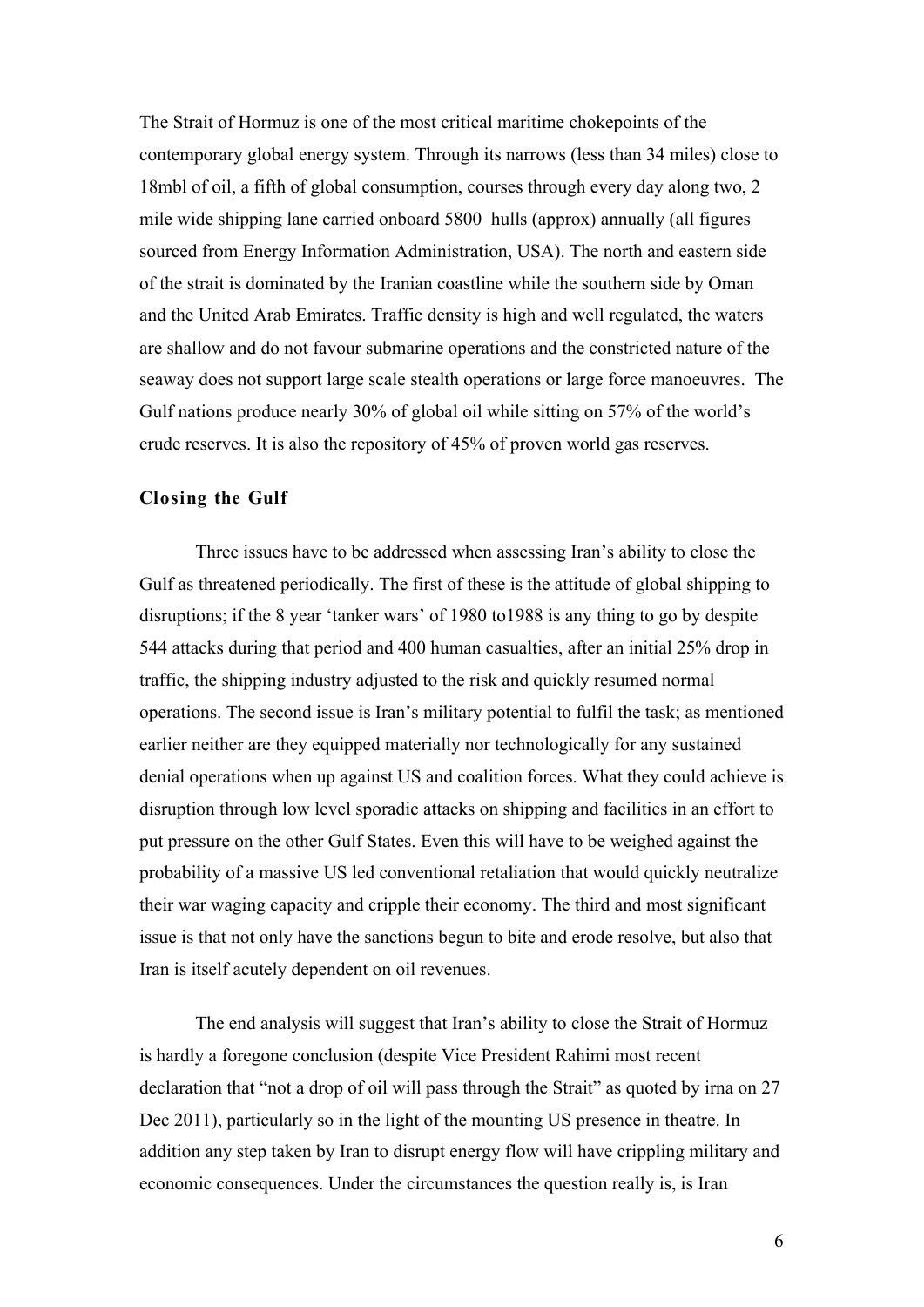willing to commit economic, military and political hara-kiri? And what of the strategy of despair: terror? Given the strategic situation, this too would invite disproportionate retaliation as indeed Iran would have noted the devastation caused in Libya, Iraq and Afghanistan.

### **Iran's Nuclear Program**

The International Atomic Energy Agency (IAEA) has declared that mediumlevel uranium enrichment had begun at the Fordo plant near Qom in northern Iran. In reply Tehran has said it plans to carry out uranium enrichment there for purely peaceful purposes. The West argues Iran is building a nuclear weapons capacity.

In November 2011 the IAEA released its latest report on Iran's nuclear programme, suggesting that Iran is secretly working to obtain a nuclear weapon. Iran has dismissed the claim. The IAEA has long expressed concern about Iran's nuclear programme, but its latest report lays out the case in much greater detail than before. Drawing on evidence provided by more than 10 member states as well as its own information, the IAEA said Iran had carried out activities "relevant to the development of a nuclear explosive device". The report documents alleged Iranian testing of explosives, experiments on detonating a nuclear weapon, and work on weaponisation.

While the west is convinced of the veracity of these reports, there remains the absence of a 'smoking gun'. Notwithstanding, Iran undoubtedly would have noted the West's approach to Saddam and Gaddhafi as opposed to Kim Jong Il and it is reasonable to assume that they would have come to the conclusion that it was the North Korean nuclear arsenal that made the difference. From this perspective it makes strategic logic for Iran to do nothing to change the West's belief that they are very close to weaponizing if not already in possession of a small nuclear arsenal.

### **Conclusion**

A war has begun in Iran. Its nature is as never witnessed before; a combination of covert action, economic sanctions, political isolation and the threat of military preemption have not just crippled the Iranian economy but have check mated Iran's war waging potential. The threat of unleashing an asymmetric conflict is more pressure